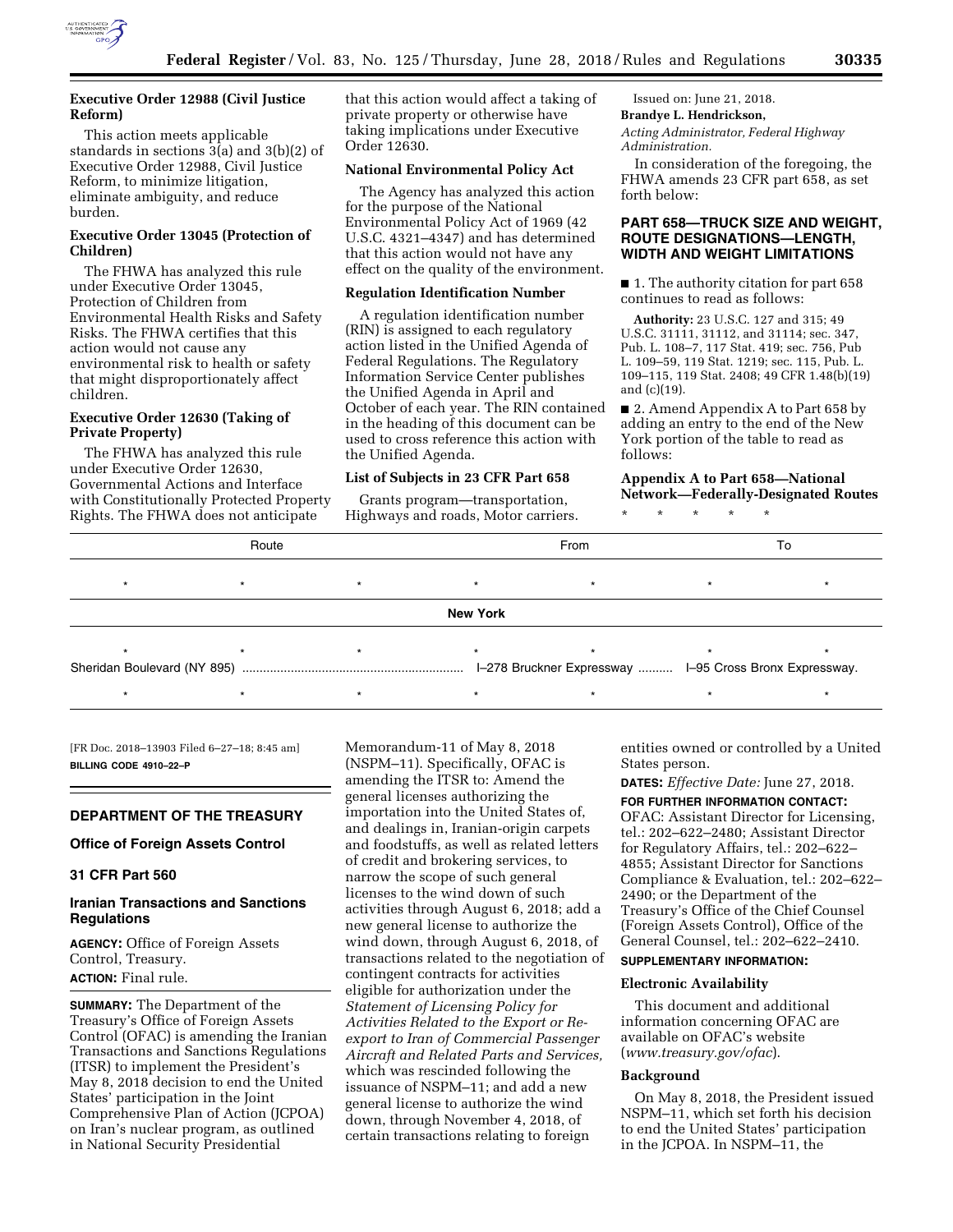President directed the Secretary of State and the Secretary of the Treasury to immediately begin taking steps to reimpose all United States sanctions lifted or waived in connection with the JCPOA as expeditiously as possible, and in no case later than 180 days from the date of NSPM–11. Today, OFAC is amending the ITSR, 31 CFR part 560, to issue wind-down authorizations for activities involving Iran that were previously authorized by OFAC in connection with the U.S. sanctions relief provided for under the JCPOA. In conjunction with this action, OFAC has revoked General License H and General License I, two authorizations for activities involving Iran that were previously issued by OFAC in connection with the U.S. sanctions relief provided for under the JCPOA.

On January 16, 2016, OFAC issued General License H to license certain transactions relating to foreign entities owned or controlled by a United States person. At the time of its issuance, General License H was posted on OFAC's website (*[www.treasury.gov/](http://www.treasury.gov/ofac) [ofac](http://www.treasury.gov/ofac)*).

Also on January 16, 2016, OFAC issued a *Statement of Licensing Policy for Activities Related to the Export or Re-export to Iran of Commercial Passenger Aircraft and Related Parts and Services* (JCPOA SLP). At the time of its issuance, the JCPOA SLP was posted on OFAC's website (*[www.treasury.gov/ofac](http://www.treasury.gov/ofac)*). Following the issuance of NSPM–11, OFAC rescinded the JCPOA SLP and posted an archived version of the JCPOA SLP on its website for reference purposes.

On January 21, 2016, OFAC amended the ITSR to license the importation into the United States of certain Iranianorigin carpets and foodstuffs, including pistachios and caviar (81 FR 3330). Specifically, OFAC added § 560.534 to the ITSR to authorize by general license the importation into the United States of, and dealings in, certain Iranianorigin foodstuffs and carpets from Iran or a third country. OFAC also added § 560.535 to the ITSR to authorize by general license certain letters of credit and brokering services relating to certain Iranian-origin foodstuffs and carpets.

On March 24, 2016, OFAC issued General License I to authorize certain transactions related to the negotiation of, and entry into, contingent contracts for activities eligible for authorization under the JCPOA SLP. At the time of its issuance, General License I was posted on OFAC's website (*[www.treasury.gov/](http://www.treasury.gov/ofac) [ofac](http://www.treasury.gov/ofac)*).

Today, OFAC is amending the ITSR to implement the wind-down

authorizations for the above-referenced activities involving Iran that were previously authorized by OFAC pursuant to the ITSR in connection with the U.S. sanctions relief provided for under the JCPOA.

First, OFAC is amending § 560.534 to narrow the scope of that general license to authorize, through 11:59 p.m. eastern daylight time on August 6, 2018, only the wind down of transactions related to the importation into the United States of, and dealings in, certain Iranianorigin foodstuffs and carpets. U.S. persons will be authorized to engage in all transactions and activities that are ordinarily incident and necessary to the wind down of transactions that were previously authorized under § 560.534. After 11:59 p.m. eastern daylight time on August 6, 2018, no further transactions are authorized under amended § 560.534.

OFAC is also amending § 560.535 to narrow the scope of that general license to authorize, through 11:59 p.m. eastern daylight time on August 6, 2018, only the wind down of transactions related to letters of credit and brokering services relating to certain Iranian-origin foodstuffs and carpets. U.S. persons will be authorized to engage in all transactions and activities that are ordinarily incident and necessary to the wind down of transactions that were previously authorized under § 560.535. After 11:59 p.m. eastern daylight time on August 6, 2018, no further transactions are authorized under amended § 560.535.

In addition, OFAC is adding § 560.536 to authorize, through 11:59 p.m. eastern daylight time on August 6, 2018, all transactions and activities that are ordinarily incident and necessary to the wind down of transactions related to the negotiation of contingent contracts for activities that were, at the time of the negotiation, eligible for authorization under the JCPOA SLP. This wind-down authorization enables U.S. persons to wind down, through August 6, 2018, activities that were previously authorized pursuant to General License I. In conjunction with this action, OFAC has revoked General License I and has posted an archived version of General License I on its website (*[www.treasury.gov/ofac](http://www.treasury.gov/ofac)*) for reference purposes. After 11:59 p.m. eastern daylight time on August 6, 2018, no further transactions are authorized under § 560.536.

Finally, OFAC is adding § 560.537 to authorize, through 11:59 p.m. eastern standard time on November 4, 2018, all transactions and activities that are ordinarily incident and necessary to the wind down of transactions relating to

foreign entities owned or controlled by a United States person that were previously authorized under General License H. In conjunction with this action, OFAC has revoked General License H and has posted an archived version of General License H on its website (*[www.treasury.gov/ofac](http://www.treasury.gov/ofac)*) for reference purposes. After 11:59 p.m. eastern standard time on November 4, 2018, no further transactions are authorized under § 560.537.

#### **Public Participation**

Because the amendment of the ITSR involves a foreign affairs function, the provisions of Executive Order 12866 and the Administrative Procedure Act (5 U.S.C. 553) requiring notice of proposed rulemaking, opportunity for public participation, and delay in effective date, as well as the provisions of Executive Order 13771, are inapplicable. Because no notice of proposed rulemaking is required for this rule, the Regulatory Flexibility Act (5 U.S.C. 601–612) does not apply.

#### **Paperwork Reduction Act**

The collections of information related to the ITSR are contained in 31 CFR part 501 (the ''Reporting, Procedures and Penalties Regulations''). Pursuant to the Paperwork Reduction Act of 1995 (44 U.S.C. 3507), those collections of information have been approved by the Office of Management and Budget under control number 1505–0164. An agency may not conduct or sponsor, and a person is not required to respond to, a collection of information unless the collection of information displays a valid control number.

# **List of Subjects in 31 CFR Part 560**

Administrative practice and procedure, Aircraft, Banks, Banking, Carpet, Civil aviation, Foodstuffs, Iran, Letters of credit.

For the reasons set forth in the preamble, the Department of the Treasury's Office of Foreign Assets Control amends 31 CFR chapter V as follows:

# **PART 560—IRANIAN TRANSACTIONS AND SANCTIONS REGULATIONS**

■ 1. The authority citation for part 560 continues to read as follows:

**Authority:** 3 U.S.C. 301; 18 U.S.C. 2339B, 2332d; 22 U.S.C. 2349aa–9; 22 U.S.C. 7201– 7211; 31 U.S.C. 321(b); 50 U.S.C. 1601–1651, 1701–1706; Pub. L. 101–410, 104 Stat. 890 (28 U.S.C. 2461 note); Pub. L. 110–96, 121 Stat. 1011 (50 U.S.C. 1705 note); Pub. L. 111– 195, 124 Stat. 1312 (22 U.S.C. 8501–8551); Pub. L. 112–81, 125 Stat. 1298 (22 U.S.C. 8513a); Pub. L. 112–158, 126 Stat. 1214 (22 U.S.C. 8701–8795); E.O. 12613, 52 FR 41940,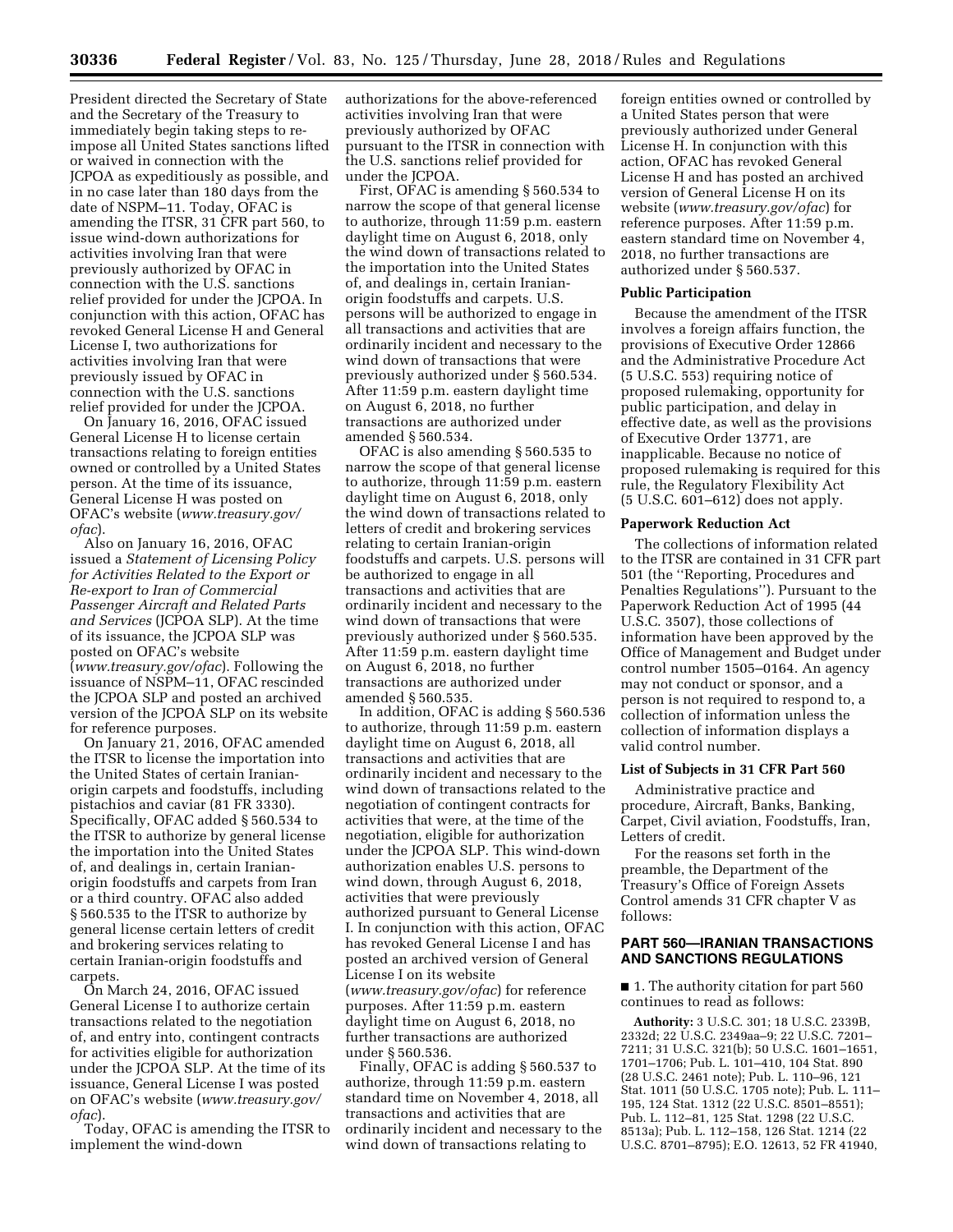3 CFR, 1987 Comp., p. 256; E.O. 12957, 60 FR 14615, 3 CFR, 1995 Comp., p. 332; E.O. 12959, 60 FR 24757, 3 CFR, 1995 Comp., p. 356; E.O. 13059, 62 FR 44531, 3 CFR, 1997 Comp., p. 217; E.O. 13599, 77 FR 6659, 3 CFR, 2012 Comp., p. 215; E.O. 13628, 77 FR 62139, 3 CFR, 2012 Comp., p. 314.

#### **Subpart E—Licenses, Authorizations, and Statements of Licensing Policy**

■ 2. Revise § 560.534 to read as follows:

#### **§ 560.534 Winding down of transactions related to the importation into the United States of, and dealings in, certain foodstuffs and carpets.**

(a) Except as provided in paragraphs (b) and (c) of this section, all transactions and activities that are ordinarily incident and necessary to the wind down of the following activities are authorized through 11:59 p.m. eastern daylight time on August 6, 2018:

(1) The importation into the United States, from Iran or a third country, of the following goods of Iranian origin:

(i) Foodstuffs intended for human consumption that are classified under chapters 2–23 of the Harmonized Tariff Schedule of the United States; and

(ii) Carpets and other textile floor coverings and carpets used as wall hangings that are classified under chapter 57 or heading 9706.00.0060 of the Harmonized Tariff Schedule of the United States.

(2) United States persons, wherever located, engaging in transactions or dealings in or related to the categories of Iranian-origin goods described in paragraph (a)(1) of this section, provided that the transaction or dealing does not involve or relate to goods, technology, or services for exportation, reexportation, sale, or supply, directly or indirectly, to Iran, the Government of Iran, an Iranian financial institution, or any other person whose property and interests in property are blocked pursuant to § 560.211, other than services described in § 560.405 (''Transactions ordinarily incident to a licensed transaction authorized'') and transfers of funds described in § 560.516 (''Transfers of funds involving Iran'').

(b) This general license does not authorize the importation into the United States of goods that were under seizure or detention by the Department of Homeland Security, as of January 21, 2016, pursuant to Customs regulations or other applicable provisions of law, until any applicable penalties, charges, duties, or other conditions are satisfied. This general license does not authorize the importation into the United States of goods for which forfeiture proceedings have commenced or of goods that have been forfeited to the U.S. Government,

other than through U.S. Customs and Border Protection disposition, including by selling at auction.

(c) Nothing in this section authorizes debits or credits to Iranian accounts, as defined in § 560.320.

■ 3. Revise § 560.535 to read as follows:

#### **§ 560.535 Winding down of transactions related to letters of credit and brokering services relating to certain foodstuffs and carpets.**

(a) *Wind down.* Except as provided in paragraph (b) of this section, all transactions and activities that are ordinarily incident and necessary to the wind down of the following activities are authorized through 11:59 p.m. eastern daylight time on August 6, 2018:

(1) *Purchases from Iran or the Government of Iran or certain other blocked persons.* United States depository institutions issuing letters of credit in favor of a beneficiary in Iran, the Government of Iran, an Iranian financial institution, or any other person whose property and interests in property are blocked pursuant to § 560.211 to pay for purchases from Iran or the Government of Iran of the categories of Iranian-origin goods described in § 560.534(a)(1), provided that such letters of credit are not advised, negotiated, paid, or confirmed by the Government of Iran, an Iranian financial institution, or any other person whose property and interests in property are blocked pursuant to § 560.211.

(2) *Transactions or dealings in Iranian-origin goods located in third countries, other than purchases from the Government of Iran or certain other blocked persons.* United States depository institutions issuing, advising, negotiating, or confirming letters of credit to pay for transactions in or related to Iranian-origin goods described in § 560.534(a)(1) and located in a third-country, other than purchases from the Government of Iran, an Iranian financial institution, or any other person whose property and interests in property are blocked pursuant to § 560.211, provided that such letters of credit are not issued, advised, negotiated, paid, or confirmed by the Government of Iran, an Iranian financial institution, or any other person whose property and interests in property are blocked pursuant to § 560.211.

(3) *Brokering.* United States persons, wherever located, acting as brokers for the purchase or sale of the categories of Iranian-origin goods described in § 560.534(a)(1), provided that the goods are not for exportation, reexportation, sale, or supply, directly or indirectly, to Iran, the Government of Iran, an Iranian

financial institution, or any other person whose property and interests in property are blocked pursuant to § 560.211.

(b) *Iranian accounts.* Nothing in this section authorizes debits or credits to Iranian accounts, as defined in § 560.320.

**Note 1 to § 560.535:** See §§ 560.304 and 560.313 for information relating to individuals and entities that are included within the definition of the term *Government of Iran* and § 560.324 regarding entities included within the definition of the term *Iranian financial institution.* See § 560.516 for information relating to authorized transfers to Iran by U.S. depository institutions relating to licensed transactions.

■ 4. Add § 560.536 to subpart E to read as follows:

#### **§ 560.536 Winding down of transactions related to the negotiation of contingent contracts for activities eligible for authorization under the Statement of Licensing Policy for Activities Related to the Export or Re-export to Iran of Commercial Passenger Aircraft and Related Parts and Services.**

(a) All transactions and activities that are ordinarily incident and necessary to the wind down of the following activities are authorized through 11:59 p.m. eastern daylight time on August 6, 2018: U.S. persons engaging in all transactions ordinarily incident to the negotiation of contingent contracts for activities that were, at the time of the negotiation, eligible for authorization under the now-rescinded *Statement of Licensing Policy for Activities Related to the Export or Re-export to Iran of Commercial Passenger Aircraft and Related Parts and Services* (JCPOA SLP).

**Note 1 to paragraph (a):** OFAC has posted an archived copy of the JCPOA SLP on its website (*[www.treasury.gov/ofac](http://www.treasury.gov/ofac)*) for reference purposes.

(b) Nothing in paragraph (a) of this section authorizes the exportation, reexportation, sale, or supply, directly or indirectly, of any goods or technology to Iran, the Government of Iran, an Iranian financial institution, or any other person whose property and interests in property are blocked pursuant to § 560.211.

(c) For purposes of this section, the term ''contingent contract'' means a contract where the performance of the contract is made expressly contingent upon the issuance of a specific license by the Office of Foreign Assets Control authorizing the activities to be performed. For purposes of this section, the term ''contingent contract'' includes executory contracts, executory pro forma invoices, agreements in principle,